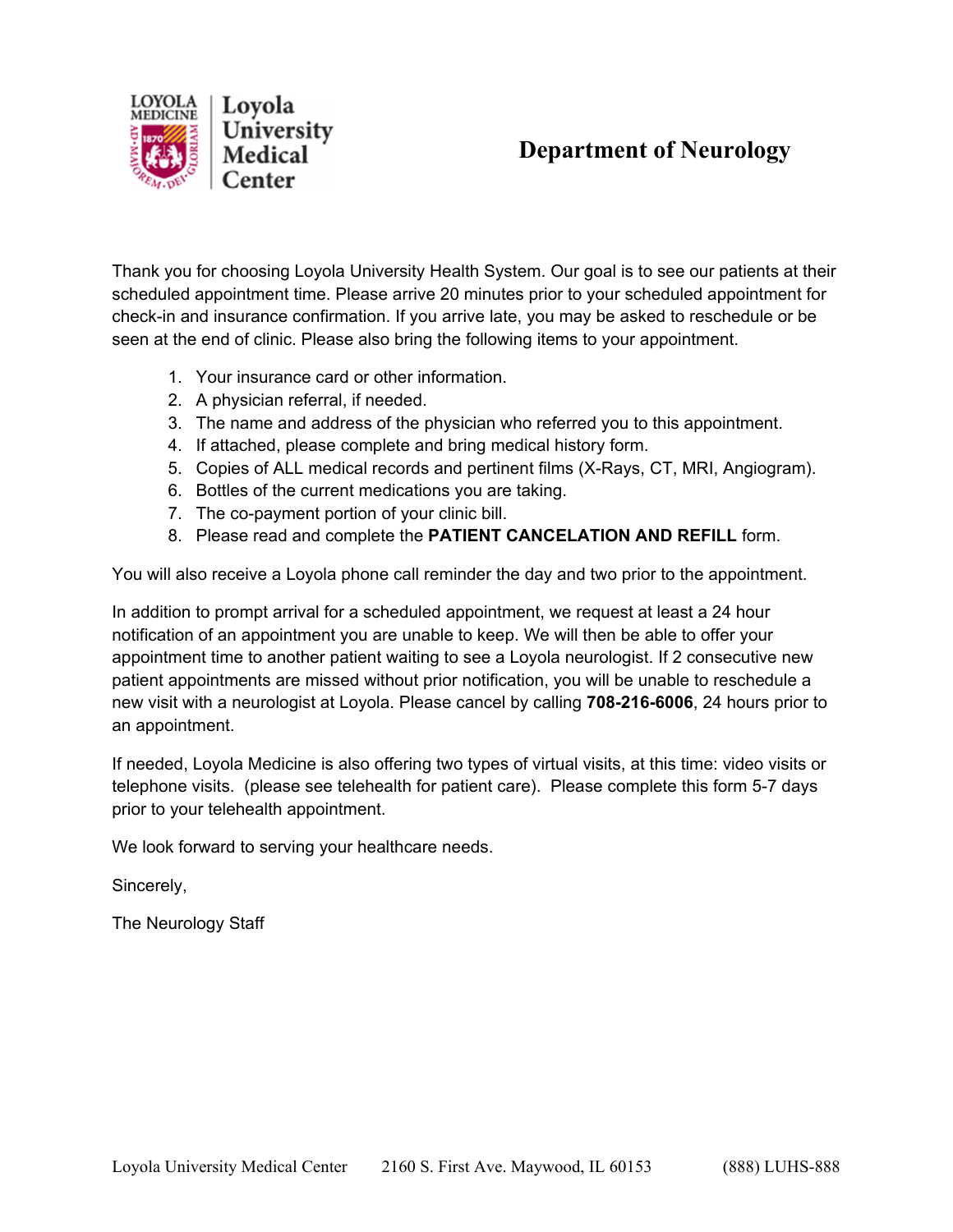

## **Department of Neurology**

#### **PATIENT CANCELATION AND REFILL POLICIES**

#### **Cancelation Policy**

- $\triangleright$  Missed appointments can create considerable disruption for other patients, our office staff, our nurse, advanced practice nurse, and the physician. A phone call from you can prevent these disruptions to allow other patients the opportunity to access medical care (**708-216-6006**).
- $\triangleright$  If you fail to present (no show) for six consecutive follow up appointments in an 18month period, you will be asked to seek medical care outside Loyola.
- $\triangleright$  We are certainly sympathetic to problems that arise on occasion and prevent you from keeping your scheduled appointment. We appreciate your help in notifying us as soon as possible if you unable to keep a scheduled appointment (**708-216-6006**).

#### **Medication Refill**

- $\triangleright$  For prescription refills, please contact your pharmacy. The pharmacy will fax a refill request to your doctor.
- $\triangleright$  No short-term prescriptions such as pain medications will be given without an appointment.
- $\triangleright$  Patient on long-term medication need to be evaluated every 6-12 months before a refill can be given.
- $\triangleright$  If a refill is needed before your next appointment, have your pharmacy fax the request to **708-216-2683**. Please allow 24-48 hours for the refill request(s) to be processed.

Please arrive 20 minutes prior to your scheduled appointment for check in and insurance confirmation.

I acknowledge understanding of the importance of informing the clinic if unable to make an appointment and how to refill prescriptions.

Name: \_\_\_\_\_\_\_\_\_\_\_\_\_\_\_\_\_\_\_\_\_\_\_\_\_\_\_\_\_\_\_\_\_\_\_\_\_\_\_\_\_\_\_\_\_\_\_\_\_\_\_\_\_\_\_\_\_\_

Date: \_\_\_\_\_\_\_\_\_\_\_\_\_\_\_\_\_\_\_\_\_\_\_\_\_\_\_\_\_\_\_\_\_\_\_\_\_\_\_\_\_\_\_\_\_\_\_\_\_\_\_\_\_\_\_\_\_\_\_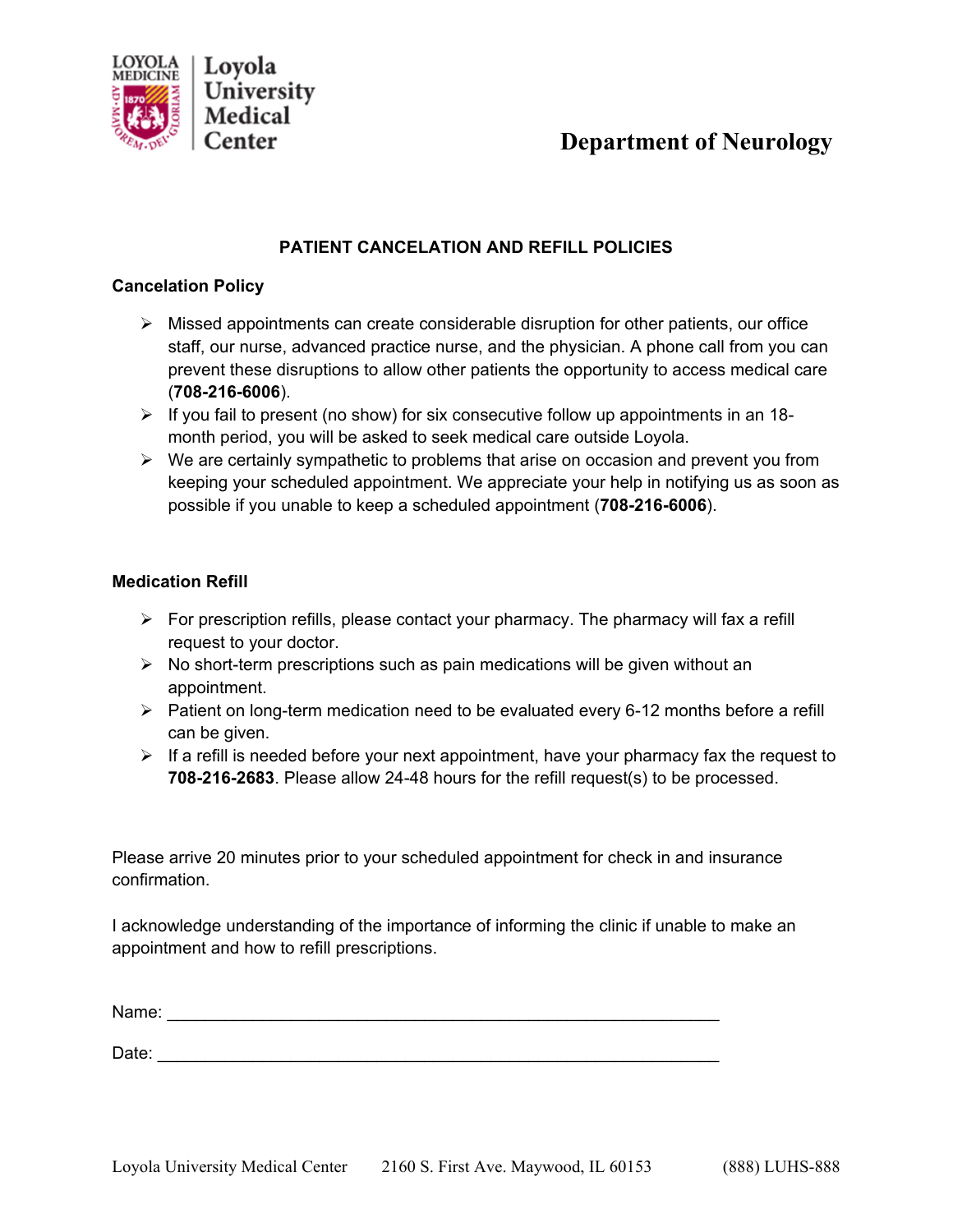

## **BACKGROUND INFORMATION FORM**

## **Department of Neurology**

Please take your time when filling out this form. This information will help us with your medical evaluation.

### **\*PLEASE PRINT\***

|                                                              | Circle one: MALE FEMALE Circle one: Right handed Left Handed                  |
|--------------------------------------------------------------|-------------------------------------------------------------------------------|
|                                                              |                                                                               |
|                                                              | What is the name, address and phone of the doctor referring you to Neurology? |
|                                                              |                                                                               |
|                                                              |                                                                               |
| What is the name and address of your primary care physician? |                                                                               |
|                                                              |                                                                               |
|                                                              |                                                                               |
| seen in the past 3 years.                                    | Please list the names/addresses/phone numbers of other physicians you have    |
|                                                              |                                                                               |
|                                                              |                                                                               |
|                                                              |                                                                               |
|                                                              |                                                                               |
|                                                              |                                                                               |
|                                                              |                                                                               |
|                                                              |                                                                               |
|                                                              |                                                                               |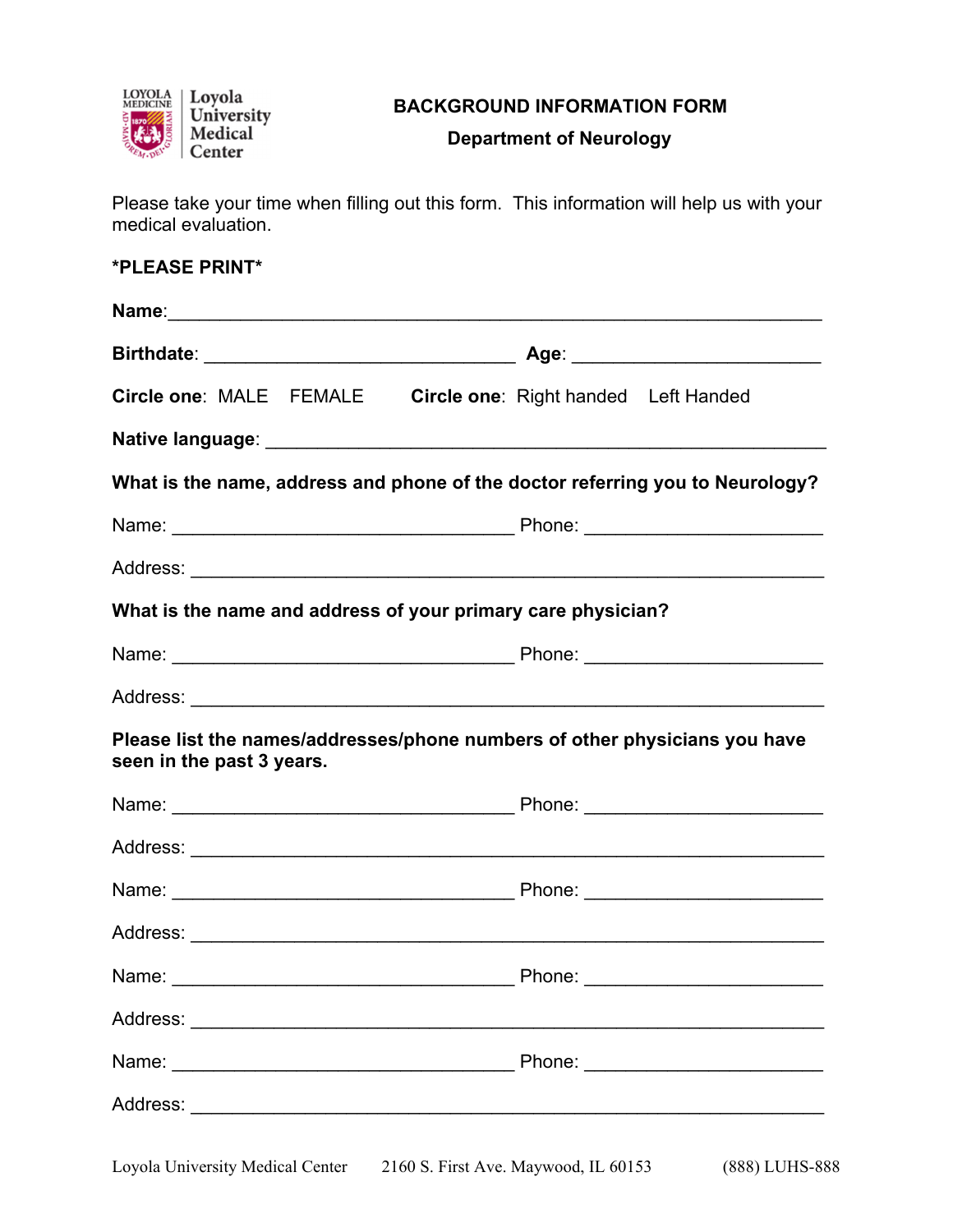| For what medical problem(s) are you being seen today? Describe symptoms. |
|--------------------------------------------------------------------------|
|--------------------------------------------------------------------------|

| Please list the medications you are taking (including over-the-counter, herbals,<br>and supplements). |             |             |                                                    |                   |
|-------------------------------------------------------------------------------------------------------|-------------|-------------|----------------------------------------------------|-------------------|
| <b>Name of Medication</b>                                                                             | <b>Dose</b> | Times a day | <b>Reason</b>                                      | <b>Start Date</b> |
|                                                                                                       |             |             |                                                    |                   |
|                                                                                                       |             |             |                                                    |                   |
|                                                                                                       |             |             |                                                    |                   |
|                                                                                                       |             |             |                                                    |                   |
| Are you allergic to any medication(s)? Circle one: YES NO                                             |             |             |                                                    |                   |
| <b>Reaction</b><br><b>Drug</b>                                                                        |             |             | <u> 1989 - John Stein, Amerikaansk politiker (</u> | <b>Date</b>       |
|                                                                                                       |             |             |                                                    |                   |
|                                                                                                       |             |             |                                                    |                   |
|                                                                                                       |             |             |                                                    |                   |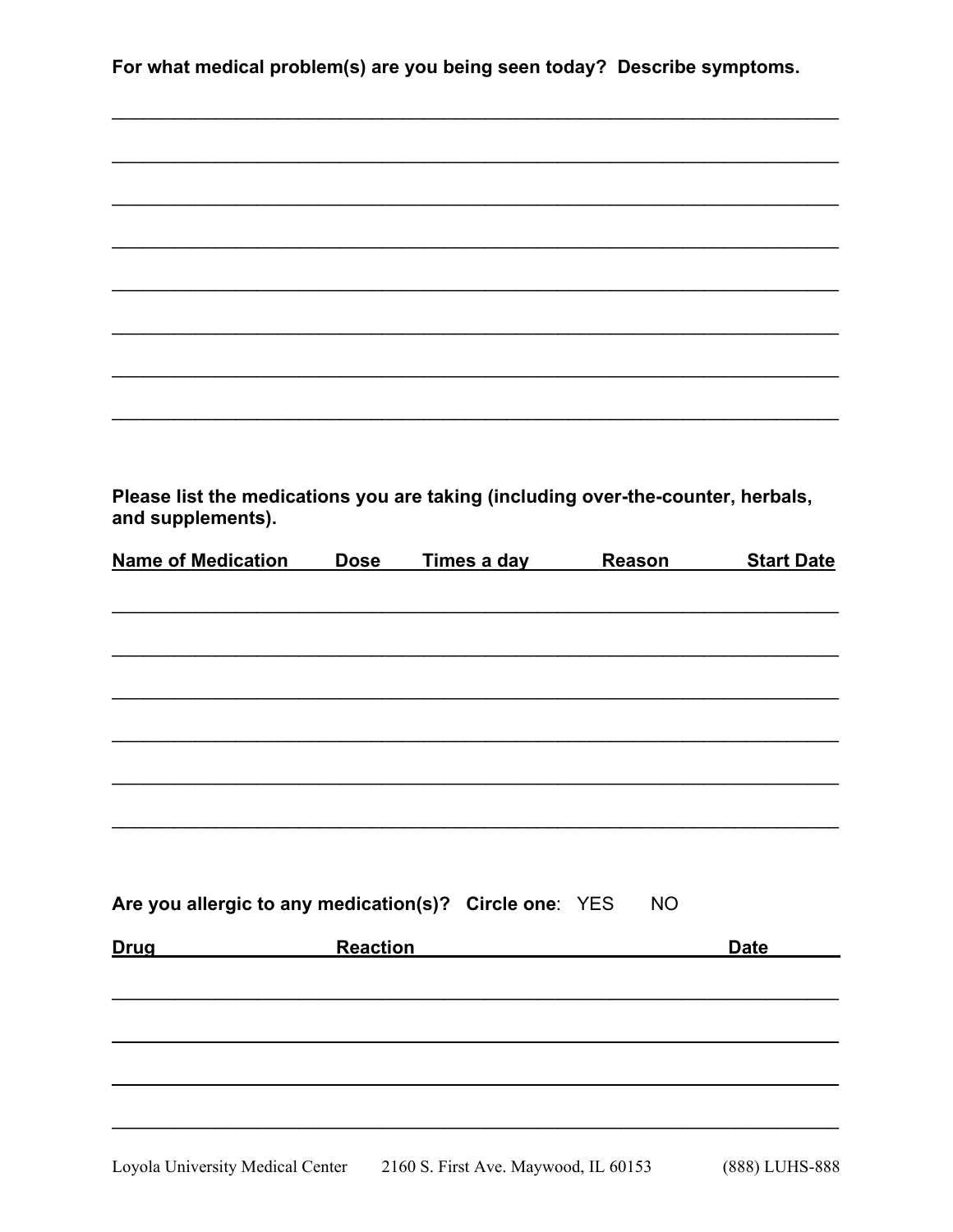|  |  | Have you had any surgeries? Circle one: YES NO |  |  |  |
|--|--|------------------------------------------------|--|--|--|
|--|--|------------------------------------------------|--|--|--|

| <b>Hospital and/or Physician</b> | <b>Date</b> |
|----------------------------------|-------------|
|                                  |             |
|                                  |             |
|                                  |             |
|                                  |             |
|                                  |             |
|                                  |             |

**If you have headaches, have you experienced (Circle one):** 

| Facial Pain? YES NO                                             |  |  |  |  |  |  |
|-----------------------------------------------------------------|--|--|--|--|--|--|
| Lacrimation? YES NO                                             |  |  |  |  |  |  |
| Sinus pressure? YES NO                                          |  |  |  |  |  |  |
| Nasal discharge? YES NO                                         |  |  |  |  |  |  |
| Nasal congestion? YES NO                                        |  |  |  |  |  |  |
| Fever? YES NO                                                   |  |  |  |  |  |  |
| Changes in sense of smell? YES NO                               |  |  |  |  |  |  |
| Increased sensitivity to bright light? YES NO                   |  |  |  |  |  |  |
| Increased sensitivity to sounds? YES NO                         |  |  |  |  |  |  |
| Increased sensitivity to certain smells/odors? YES<br><b>NO</b> |  |  |  |  |  |  |
| Nausea? YES NO                                                  |  |  |  |  |  |  |
| Vomiting? YES NO                                                |  |  |  |  |  |  |
| Weather trigger? YES NO                                         |  |  |  |  |  |  |
|                                                                 |  |  |  |  |  |  |
| Frequency (number of headaches per month)? _________            |  |  |  |  |  |  |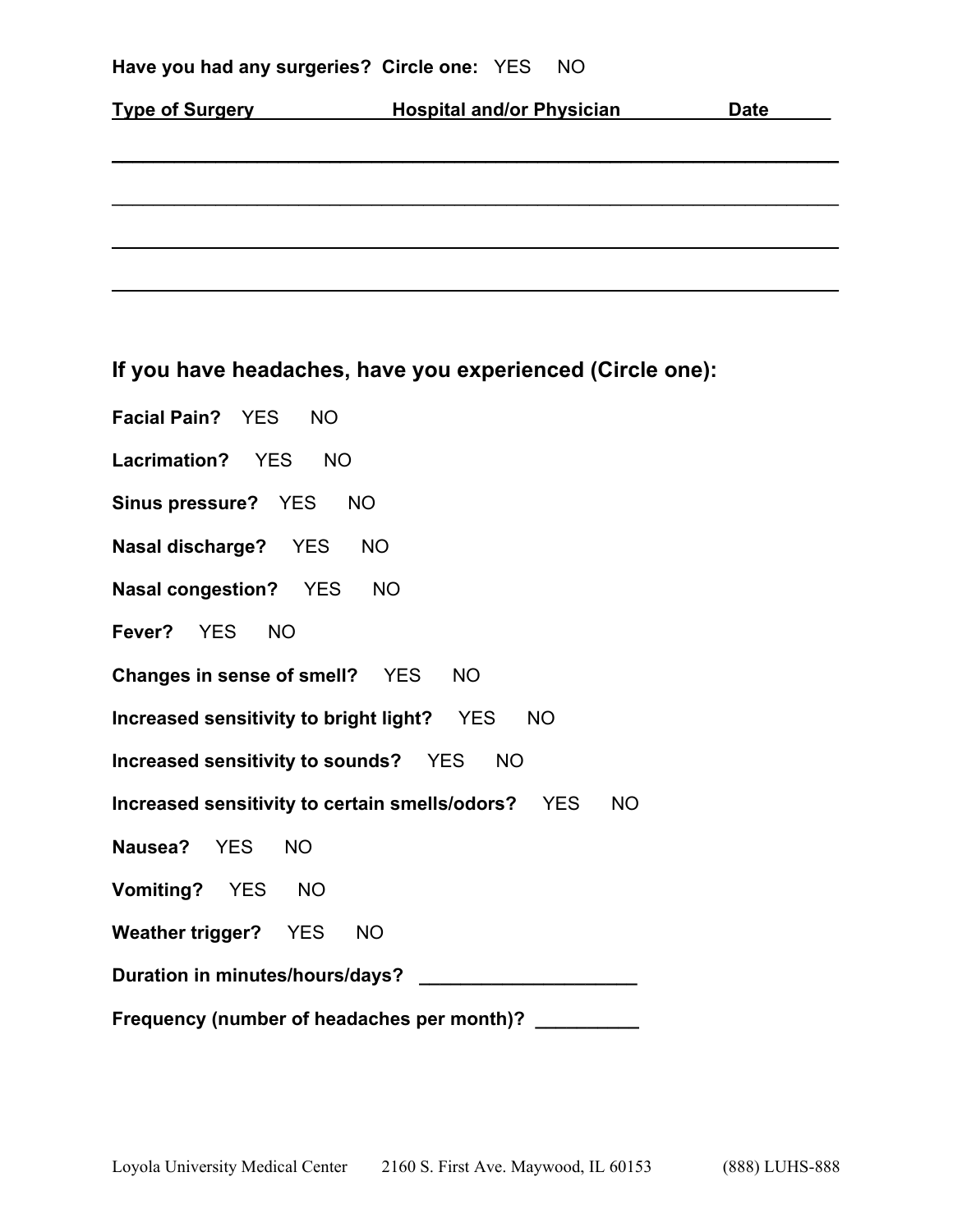**If you have memory difficulties, have you noticed (Circle one):** 

**Being more forgetful?** YES NO **Losing your train of thought?** YES NO **Problems trying to find the right word or remembering words to use?** YES NO **Problems remembering when and how to take medications?** YES NO **Problems remembering appointments?** YES NO **Losing things around the house only to have them turn up later?** YES NO **Difficulty remembering the names of family members or close friends?** YES NO **Difficulty following conversations?** YES NO **Problems forgetting conversations?** YES NO **Difficulties using things around the house such as the coffee maker, vacuum, or telephone?** YES NO **Forgetting to turn things off such as the lights or stove?** YES NO **Getting lost around the house, in the neighborhood, or while driving?** YES NO **Keeping track of time?** YES NO **Others expressing a concern about your memory?** YES NO **Others expressing concern about you repeatedly asking the same question, only to forget the answer?** YES NO **Are there any safety concerns?** YES NO **Driving** YES NO **Disorientation when driving** YES NO **Recent traffic violation or accidents** YES NO

- **Passenger concerns** YES NO
- **Safety concerns at home** YES NO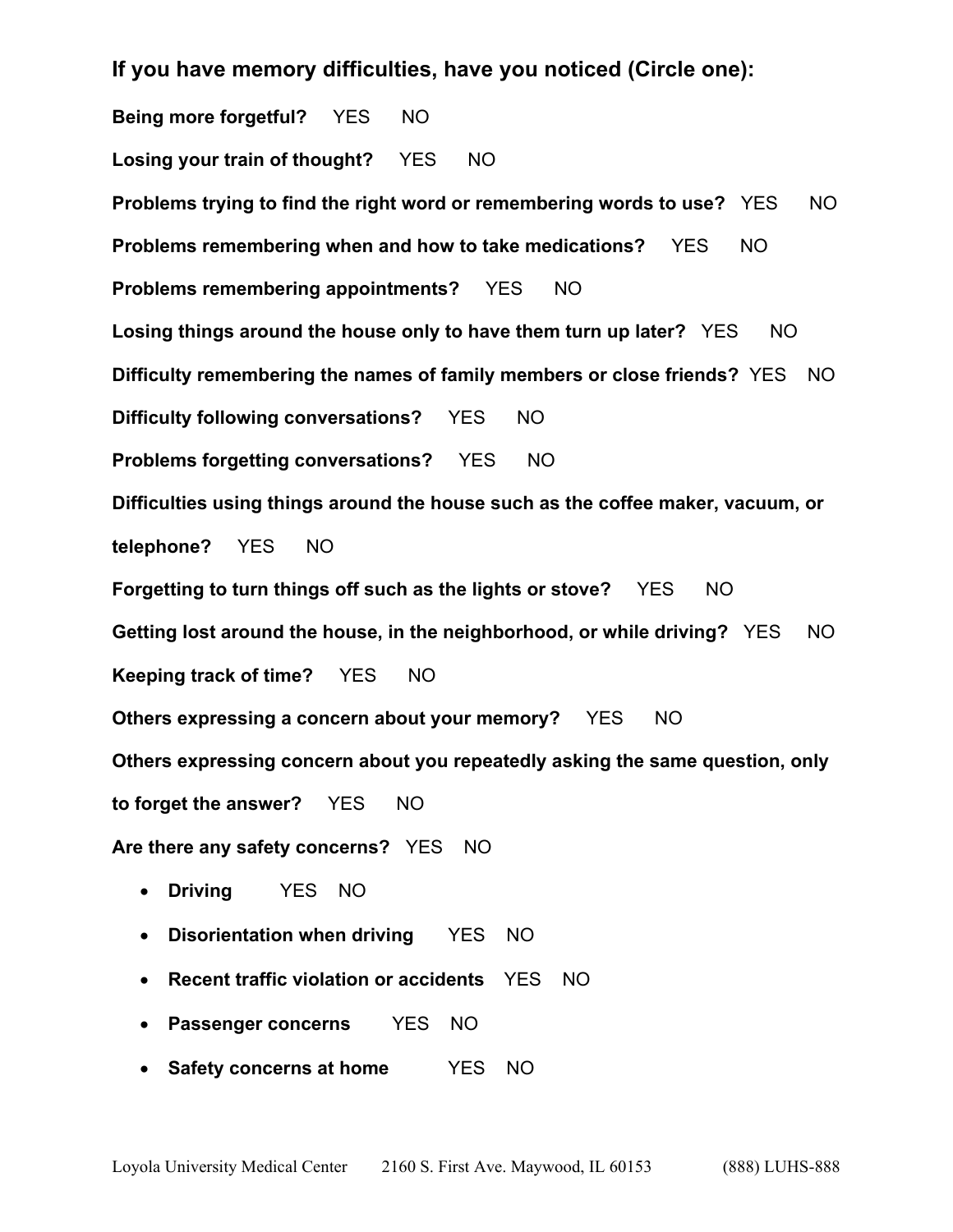#### **THIS SECTION FOR PATIENTS WITH PRIOR HISTORY OF COVID-19 ONLY**

**Were you hospitalized for COVID-19 related illness?** YES NO **If yes, how long was your stay in the hospital? \_\_\_\_\_\_\_\_\_\_\_\_\_\_\_\_\_\_\_\_\_\_\_\_\_\_\_ Where you on a ventilator during your hospitalization?** YES NO If yes, for how long were you on the ventilator? **Letter Letter Section** 2 **Since your COVID-19 diagnosis, have you had any of these symptoms/concerns lasting longer than 3 months from your COVID diagnosis? Chronic fatigue** YES NO If yes, please mark on the scale below your daily average fatigue severity.  $0 = Not$  fatigued at all to  $100 =$  Fatigue as bad as can be **Post-exertional lack of energy** YES NO **Confusion** YES NO **Anxiety** YES NO **Irritability** YES NO **Depression** YES NO **Mood changes** YES NO **Tearfulness** YES NO **Anger** YES NO **Impulsivity** YES NO **Disinhibition (actions which seem tactless, rude, or offensive)** YES NO **Aggression** YES NO **Euphoria** YES NO **Delusions** YES NO **Mania** YES NO **0 50 100**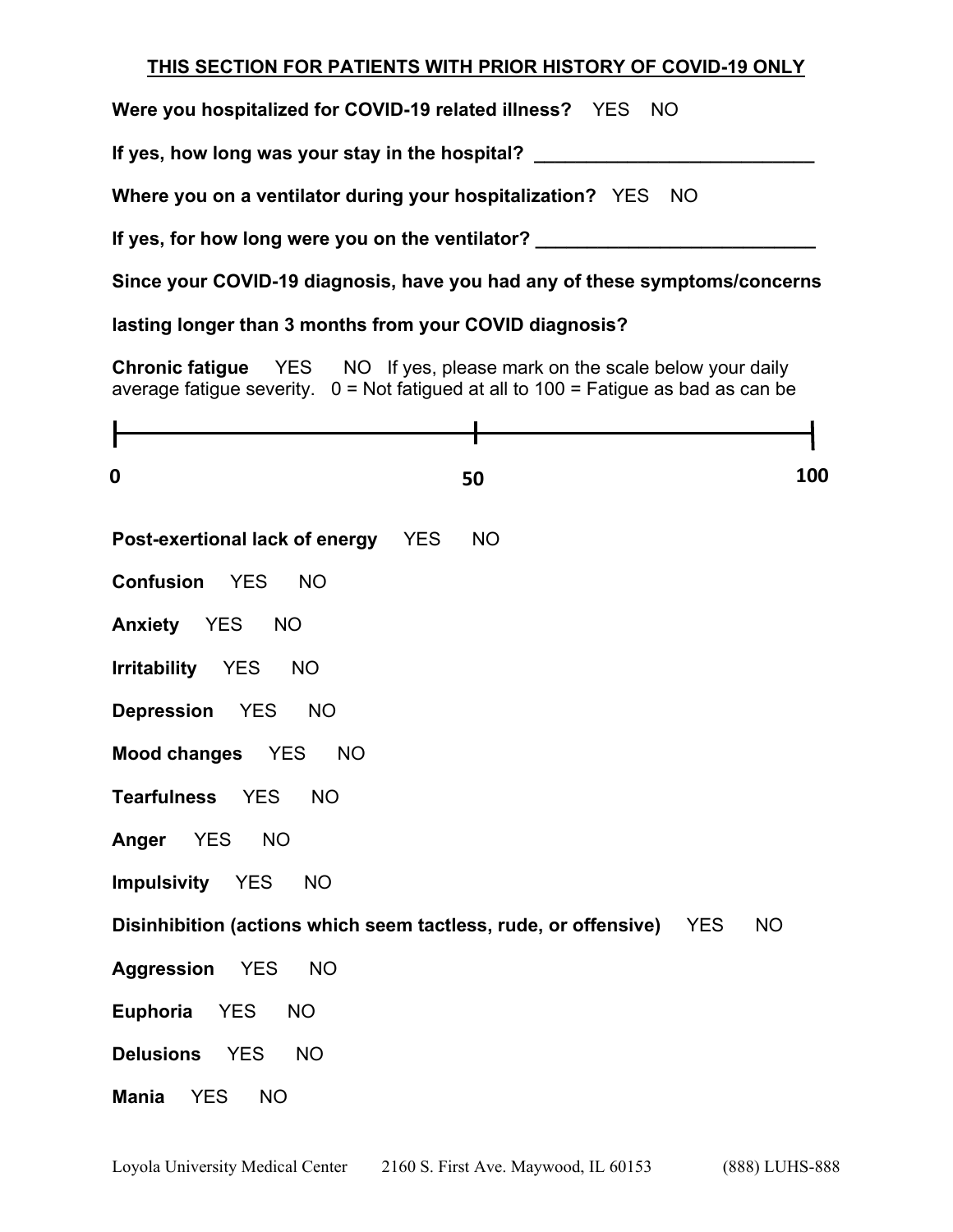**Suicidal thoughts** YES NO **Brain fog** YES NO **Memory issues** YES NO **Slurring words** YES NO **Change of smell and/or taste** YES NO **Headaches, either new or worsening** YES NO **Dizziness and balance issues** YES NO **Worsening of symptoms while standing or sitting upright** YES NO **Vertigo** YES NO **Nerve pain/muscle pain & aches/cramps** YES NO **Limb numbness** YES NO **Limb weakness** YES NO **Tremors** YES NO **Hallucinations** YES NO **Insomnia** YES NO **Other sleeping issues** YES NO

**[End of COVID-related questions – please complete the next sections of the form]** 

#### **THIS SECTION FOR PATIENTS WITH HISTORY OF VERTIGO/DIZZINESS**

**Have you had at least 5 episodes with any of the symptoms below, lasting 5 minutes to 72 hours?** 

**Sense of floating** YES NO

**Sense of unsteadiness** YES NO

**Sense of rocking** YES NO

**Walking on air or pillows** YES NO

**Feel "drunk"** YES NO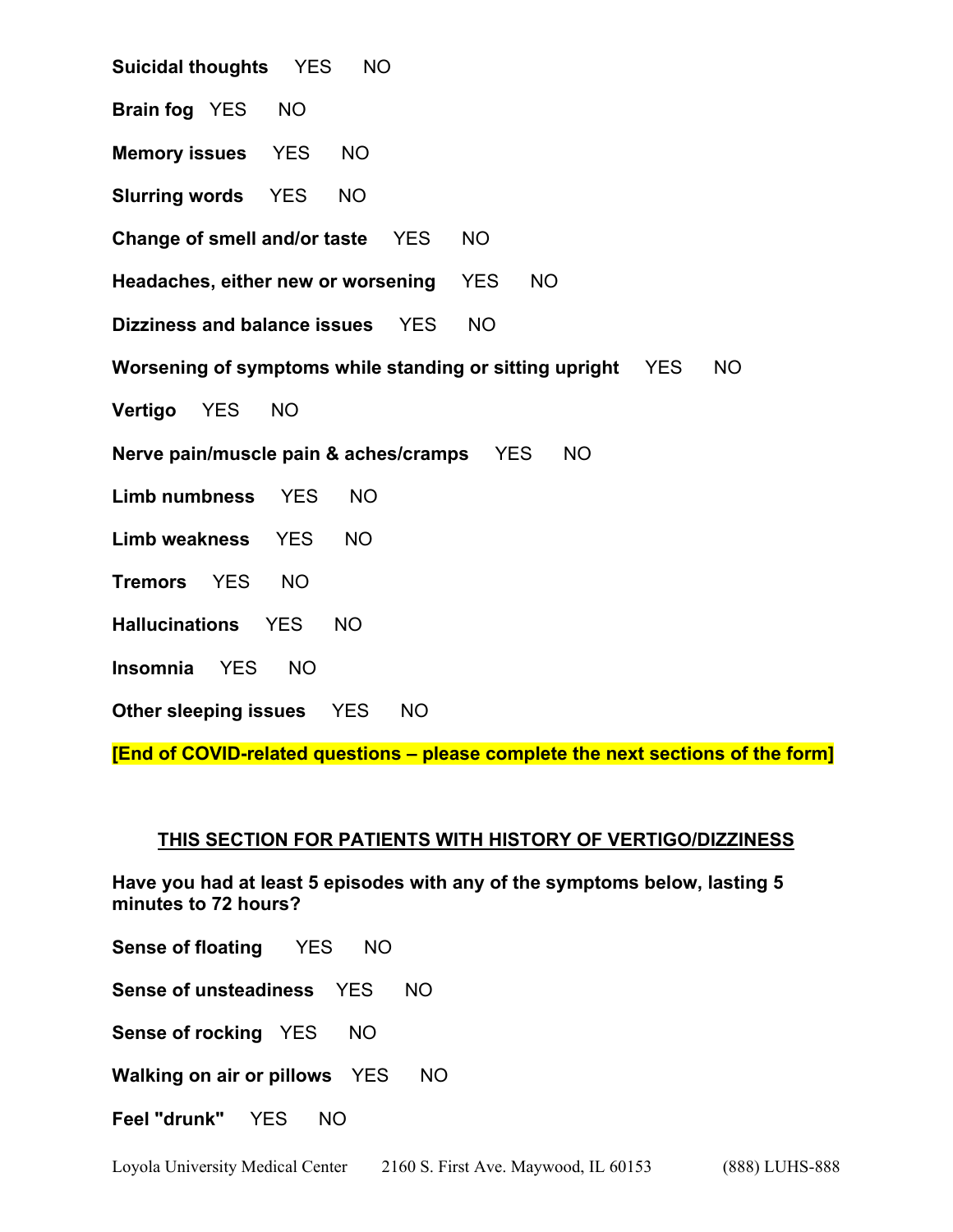**Feel "sea sick"** YES NO

**Feel foggy** YES NO

**Feel like your eyes do not catch up with your head movements** YES NO **Fees like you are wearing the wrong prescription lenses** YES NO

**Are any of the above symptoms triggered by: Big box stores or shopping malls** YES NO **Crowds** YES NO **Fluorescent lights** YES NO **Watching traffic/Windshield wipers** YES NO **Patterns such as: checks, stripes, zig-zags, tiled floors** YES NO **Bridges, escalators, tunnels** YES NO **Watching large screens or 3D movies** YES NO

**Other symptoms such as:** 

| <b>Muffled hearing</b>         | <b>YES</b> | NO         |     |            |           |
|--------------------------------|------------|------------|-----|------------|-----------|
| Ear pressure                   | <b>YES</b> | NO.        |     |            |           |
| Ear pain                       | <b>YES</b> | NΟ         |     |            |           |
| Ringing in the ears            |            | <b>YES</b> | NO. |            |           |
| <b>Chronic motion sickness</b> |            |            |     | <b>YES</b> | <b>NO</b> |
| Nausea and/or vomiting         |            |            |     | <b>YES</b> | <b>NO</b> |
| <b>Fatigue</b>                 | <b>YES</b> | <b>NO</b>  |     |            |           |
| <b>Anxiety</b>                 | <b>YES</b> | NΟ         |     |            |           |

#### **[End of Vertigo/Dizziness questions – please complete the next sections of the**

#### **form]**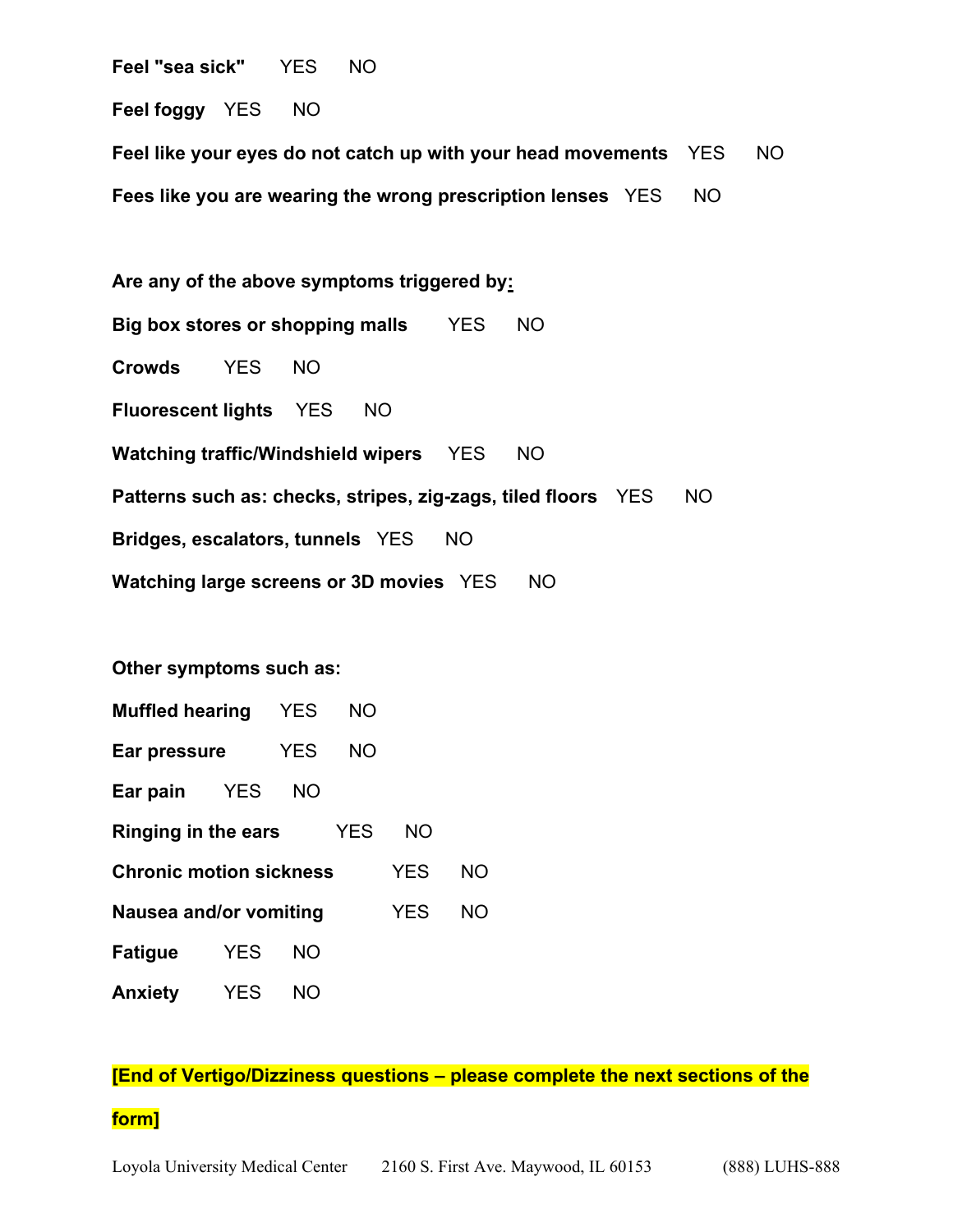**Do you have any other conditions or symptoms? Please circle all that apply.** 

| <b>General</b>     | Height change, energy loss, fevers, cold or heat        | <b>NONE</b> |
|--------------------|---------------------------------------------------------|-------------|
|                    | intolerance, night sweats, changes in hair/nails,       |             |
|                    | failure to gain weight, short stature, cancer, COVID-   |             |
|                    | 19 exposure/test                                        |             |
| <b>Sleep</b>       | Snoring, sleep apnea, stop breathing during the         | <b>NONE</b> |
|                    | night, daytime sleepiness, trouble falling asleep,      |             |
|                    | frequent awakenings, trouble staying asleep,            |             |
|                    | nightmares, limbs moving during sleep                   |             |
| <b>Allergies</b>   | Latex, lidocaine, aspirin, sulfa, penicillin, vaccines, | <b>NONE</b> |
|                    | bee stings, eggs, hay fever, seafood, peanuts, milk,    |             |
|                    | anti-seizure medications, other                         |             |
| <b>Immune</b>      | Frequent infections, swollen glands, runny nose,        | <b>NONE</b> |
|                    | allergic reactions, lupus                               |             |
| <b>Eyes</b>        | Cataracts, glaucoma, blurred vision, blindness, light   | <b>NONE</b> |
|                    | sensitivity, night blindness, double vision, lazy eye,  |             |
|                    | drooping eyelids                                        |             |
| <b>Skin</b>        | Rash, itching, color changing, flushing                 | <b>NONE</b> |
|                    |                                                         |             |
| <b>ENT</b>         | Cochlear implant, hearing loss, ringing in ears, sinus  | <b>NONE</b> |
|                    | problems, sore throat, changes in voice, trouble        |             |
|                    | swallowing, tonsillitis, difficulty chewing, abnormal   |             |
|                    | teeth                                                   |             |
| <b>Heart</b>       | Murmur, chest pain, high blood pressure, circulation    | <b>NONE</b> |
|                    | problems, blocked arteries, irregular heartbeat,        |             |
|                    | rheumatic fever, swelling in feet, coil(s), stent(s),   |             |
|                    | artificial heart valve, pacemaker                       |             |
| <b>Respiratory</b> | Shortness of breath, wheezing, cough, asthma,           | <b>NONE</b> |
|                    | emphysema, pneumonia, tuberculosis                      |             |
| <b>Digestive</b>   | Abnormal pain, heartburn, ulcers, loss of appetite,     | <b>NONE</b> |
|                    | nausea, vomiting, constipation, diarrhea, bloating,     |             |
|                    | blood in stool, diverticulitis, gall bladder problems,  |             |
|                    | appendicitis, liver problems, pancreatitis, hernia,     |             |
|                    | choking                                                 |             |
| <b>Bladder</b>     | Loss of bladder control, frequent urination, painful    | <b>NONE</b> |
|                    | urination, difficulty passing urine, blood in urine,    |             |
|                    | kidney stones, kidney failure                           |             |
| <b>Endocrine</b>   | Diabetes, thyroid problems, pituitary problems,         | <b>NONE</b> |
|                    | adrenal problems, high cholesterol, hormone             |             |
|                    | problems                                                |             |
| Reproductive       | Are you pregnant?                                       | Y/N         |
|                    | Problem with sexual function, menstrual problems,       |             |
|                    | pregnancy/miscarriages, breast lump, nipple             | <b>NONE</b> |
|                    | discharge                                               |             |
| Hematologic        | Anemia, nose/gum bleeding, bruise easily, bleed         | <b>NONE</b> |
|                    | easily, blood clots, leukemia, lymphoma, myeloma        |             |
|                    |                                                         |             |
|                    |                                                         |             |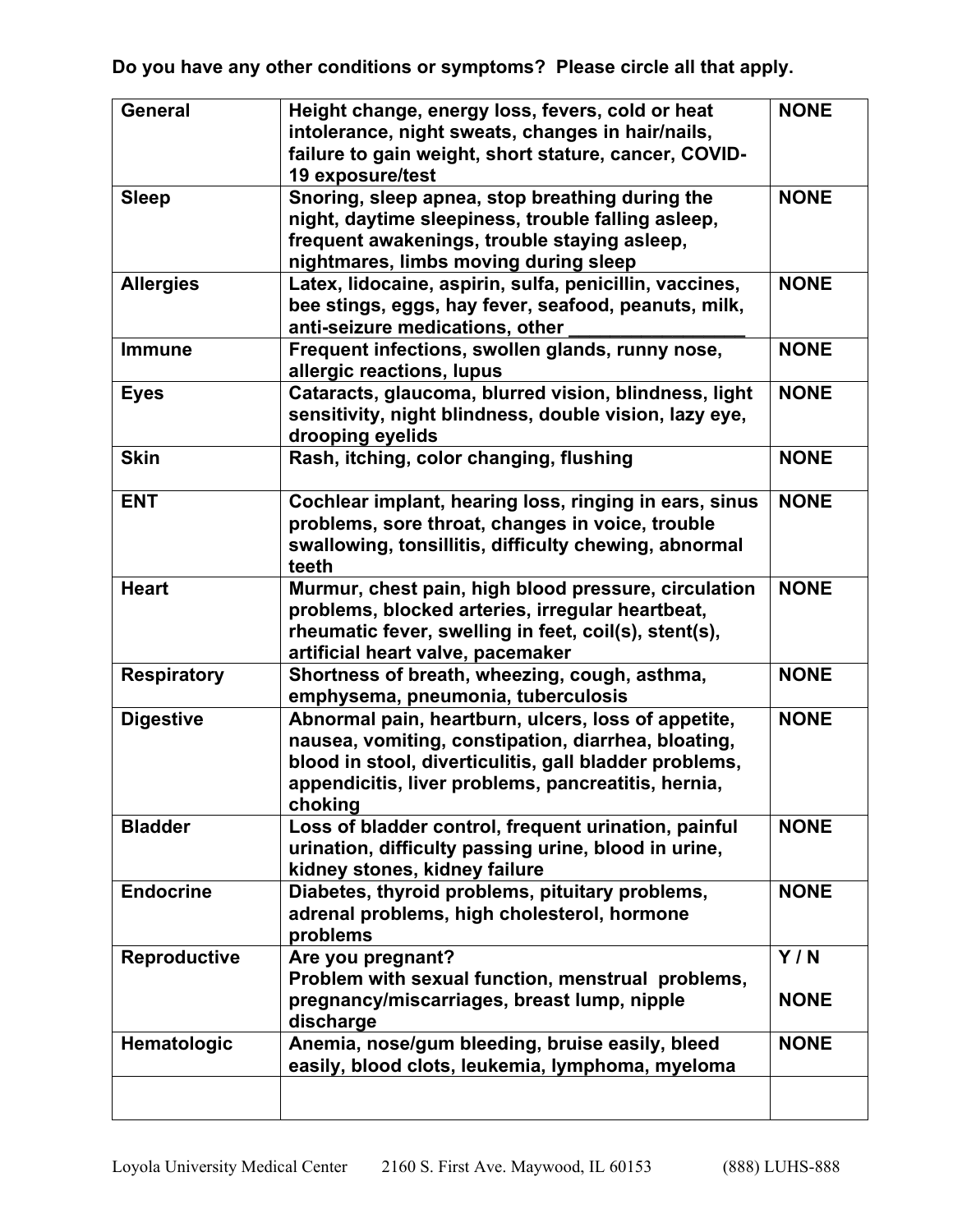| Musculo-skeletal     | Muscle weakness, muscle pain, leg cramps, muscle<br>twitching, stiffness, arthritis, joint pain, gout, neck<br>pain, back pain, slipped disc, osteoporosis,<br>fractures, bone disease                                                                                                                                                                                                                                                                                                                                                                                                                                                                                                                                        | <b>NONE</b> |
|----------------------|-------------------------------------------------------------------------------------------------------------------------------------------------------------------------------------------------------------------------------------------------------------------------------------------------------------------------------------------------------------------------------------------------------------------------------------------------------------------------------------------------------------------------------------------------------------------------------------------------------------------------------------------------------------------------------------------------------------------------------|-------------|
| <b>Neurologic</b>    | Loss of smell, visual loss in one eye, double vision,<br>headaches, migraines, dizziness, vertigo, fainting,<br>convulsion, seizures, epilepsy, stroke, brief episodes<br>of arm or leg weakness/numbness, head injury,<br>meningitis, memory loss, trouble concentrating,<br>trouble speaking, trouble understanding,<br>handwriting changes, paralysis, tremor, problem<br>with balance, trouble walking, pinched nerve,<br>neuropathy, numbness, tingling, seeing or hearing<br>things that aren't there, multiple sclerosis, Guillain-<br>Barré syndrome, tics, bladder incontinence, bladder<br>retention, vagal nerve stimulator, spinal cord<br>stimulator, aneurysm clips, carotid stent, other<br>implantable device | <b>NONE</b> |
| <b>Psychiatric</b>   | Behavior changes, mood changes, depression,<br>anxiety, feeling down in the dumps, bipolar, nervous<br>breakdown, alcohol dependence, drug addiction,<br>hyperactivity, impulsivity, oppositional behavior,<br>obsessive, poor attention span, aggressive behavior                                                                                                                                                                                                                                                                                                                                                                                                                                                            | <b>NONE</b> |
| <b>Miscellaneous</b> | Are you claustrophobic?                                                                                                                                                                                                                                                                                                                                                                                                                                                                                                                                                                                                                                                                                                       | Y / N       |

# **Basic Self-Care Tasks**

| Do you have problems with any of the following?                                   |  |  |                  |  |  |                           |                |
|-----------------------------------------------------------------------------------|--|--|------------------|--|--|---------------------------|----------------|
| Feeding? YES NO                                                                   |  |  | Grooming? YES NO |  |  |                           |                |
| <b>Dressing?</b> YES NO                                                           |  |  | Bathing? YES NO  |  |  |                           |                |
| Usual household chores? YES NO                                                    |  |  |                  |  |  | Managing finances? YES NO |                |
| Toileting including bladder/bowel control? YES NO                                 |  |  |                  |  |  |                           |                |
| Mobility including transfers from one place to another? YES NO                    |  |  |                  |  |  |                           |                |
| <b>Other Information:</b>                                                         |  |  |                  |  |  |                           |                |
| Marital Status? Circle one: Married Divorced Separated Widowed                    |  |  |                  |  |  |                           |                |
|                                                                                   |  |  |                  |  |  |                           |                |
| <b>Work status? Circle one:</b> Working Unemployed On leave On disability Retired |  |  |                  |  |  |                           |                |
| What is your occupation (or former occupation if not currently working)?          |  |  |                  |  |  |                           |                |
| Loyola University Medical Center 2160 S. First Ave. Maywood, IL 60153             |  |  |                  |  |  |                           | (888) LUHS-888 |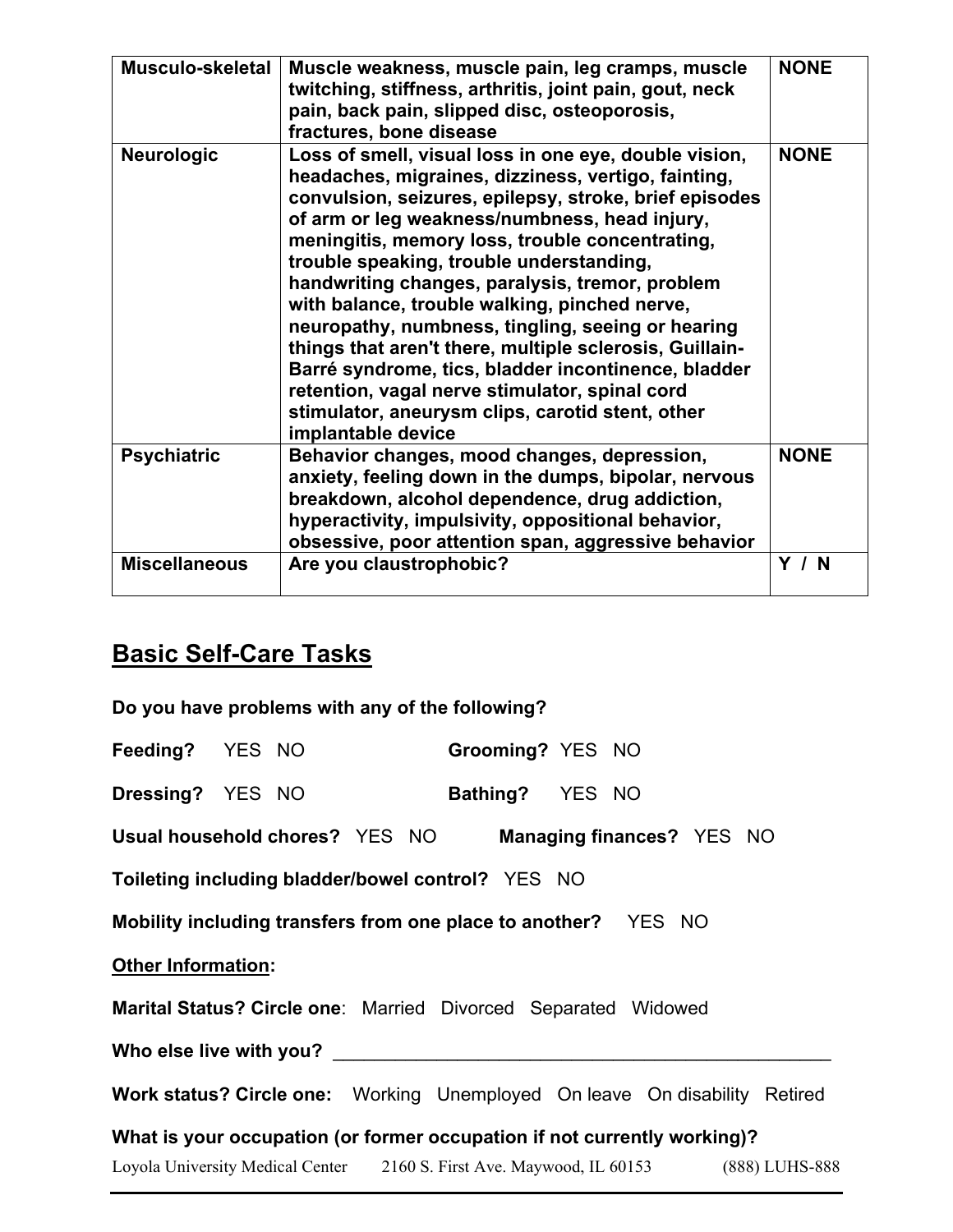| How many years did you go to school?                                   |
|------------------------------------------------------------------------|
|                                                                        |
| Have you ever smoked? Circle one: YES NO QUIT When:                    |
| For how long did you smoke? _________________ Packs per day? _______   |
| Do you drink alcohol? Circle one: YES NO                               |
| How many drinks per week? ____ Have you ever been a heavy drinker?     |
| Do you use caffeine? Circle one: YES NO How much per day?              |
| Have you been exposed to any environmental hazards? Circle one: YES NO |
|                                                                        |
| Is there any pending legal action related to your current condition?   |
| Please explain:                                                        |
|                                                                        |
|                                                                        |
|                                                                        |

# **Family History:**

**Do any of your blood relatives have a similar condition(s) as you have?** 

If so, who?  $\blacksquare$ 

**Please list medical conditions in your family (use extra paper if necessary):** 

| Relationship            | Age | <b>Still Living?</b> | <b>Conditions</b> | <b>Cause of Death</b> |
|-------------------------|-----|----------------------|-------------------|-----------------------|
| Father                  |     |                      |                   |                       |
| Mother                  |     |                      |                   |                       |
| Paternal<br>Grandfather |     |                      |                   |                       |
| Paternal<br>Grandmother |     |                      |                   |                       |
| Maternal<br>Grandmother |     |                      |                   |                       |